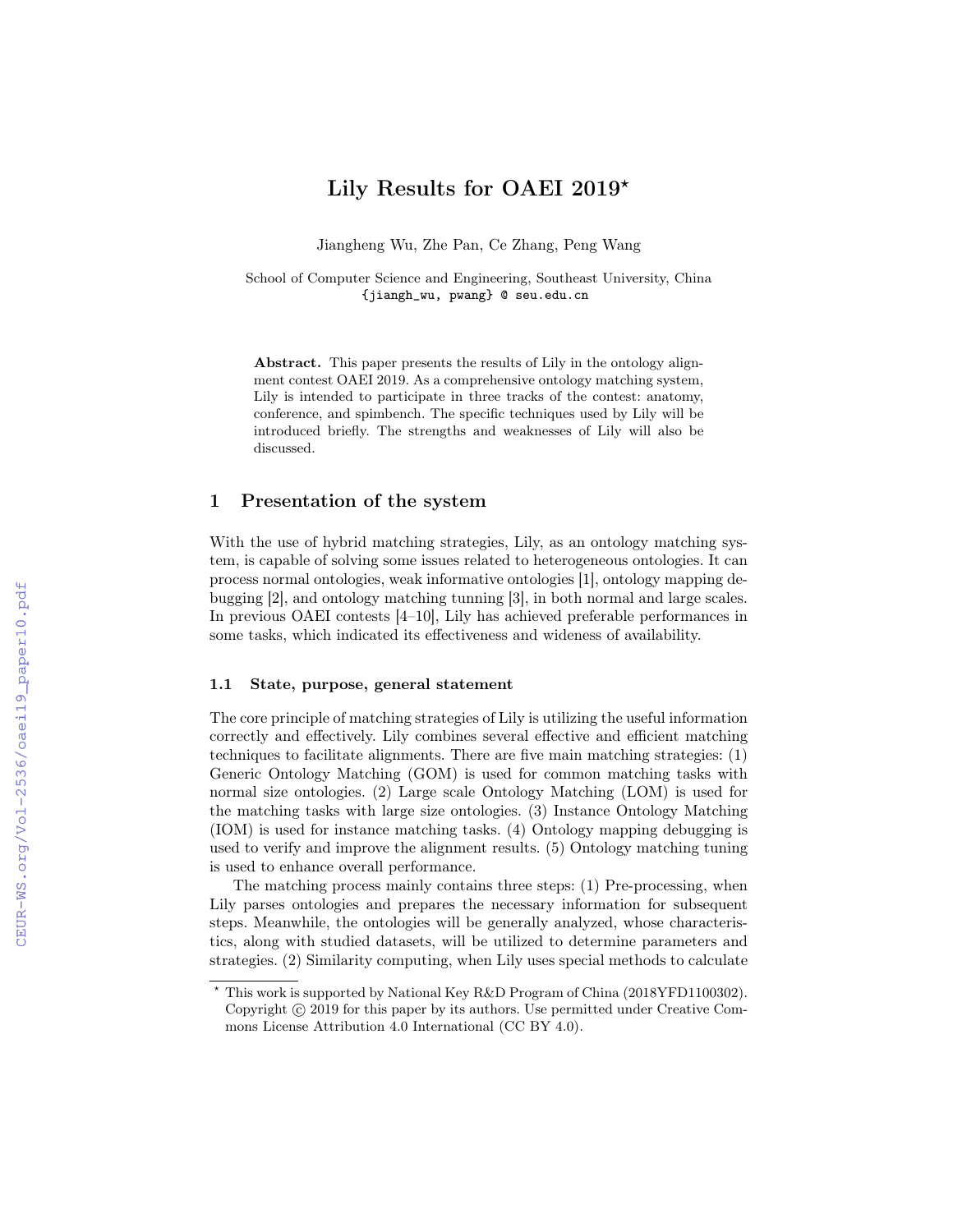2 Jiangheng Wu, Zhe Pan, Ce Zhang, Peng Wang

the similarities between elements from different ontologies. (3) Post-processing, when alignments are extracted and refined by mapping debugging.

In this year, some algorithms and matching strategies of Lily have been modified for higher efficiency, and adjusted for brand-new matching tasks like Author Recognition and Author Disambiguation in the Instance Matching track.

#### 1.2 Specific techniques used

Lily aims to provide high quality 1:1 concept pair or property pair alignments. The main specific techniques used by Lily are as follows.

Semantic subgraph An element may have heterogeneous semantic interpretations in different ontologies. Therefore, understanding the real local meanings of elements is very useful for similarity computation, which are the foundations for many applications including ontology matching. Therefore, before similarity computation, Lily first describes the meaning for each entity accurately. However, since different ontologies have different preferences to describe their elements, obtaining the semantic context of an element is an open problem. The semantic subgraph was proposed to capture the real meanings of ontology elements [11]. To extract the semantic subgraphs, a hybrid ontology graph is used to represent the semantic relations between elements. An extracting algorithm based on an electrical circuit model is then used with new conductivity calculation rules to improve the quality of the semantic subgraphs. It has been shown that the semantic subgraphs can properly capture the local meanings of elements [11].

Based on the extracted semantic subgraphs, more credible matching clues can be discovered, which help reduce the negative effects of the matching uncertainty.

Generic ontology matching method The similarity computation is based on the semantic subgraphs, which means all the information used in the similarity computation comes from the semantic subgraphs. Lily combines the text matching and structure matching techniques.

Semantic Description Document (SDD) matcher measures the literal similarity between ontologies. A semantic description document of a concept contains the information about class hierarchies, related properties and instances. A semantic description document of a property contains the information about hierarchies, domains, ranges, restrictions and related instances. For the descriptions from different entities, the similarities of the corresponding parts will be calculated. Finally, all separated similarities will be combined with the experiential weights.

Matching weak informative ontologies Most existing ontology matching methods are based on the linguistic information. However, some ontologies may lack in regular linguistic information such as natural words and comments. Consequently the linguistic-based methods will not work. Structure-based methods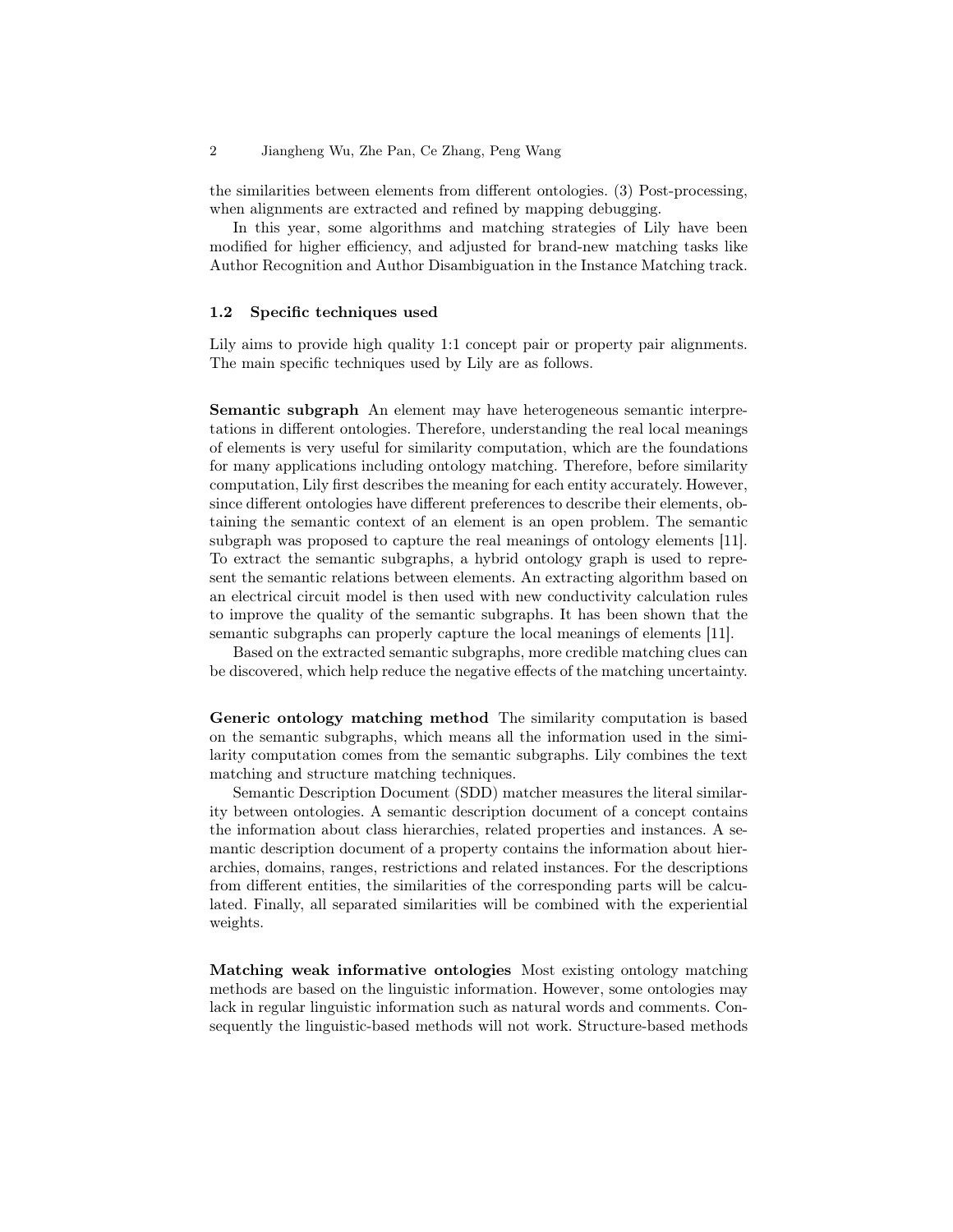are more practical for such situations. Similarity propagation is a feasible idea to realize the structure-based matching. But traditional propagation strategies do not take into consideration the ontology features and will be faced with effectiveness and performance problems. Having analyzed the classical similarity propagation algorithm, Similarity Flood, we proposed a new structure-based ontology matching method [1]. This method has two features: (1) It has more strict but reasonable propagation conditions which lead to more efficient matching processes and better alignments. (2) A series of propagation strategies are used to improve the matching quality. We have demonstrated that this method performs well on the OAEI benchmark dataset [1].

However, the similarity propagation is not always perfect. When more alignments are discovered, more incorrect alignments would also be introduced by the similarity propagation. So Lily also uses a strategy to determine when to use the similarity propagation.

Large scale ontology matching Matching large ontologies is a challenge due to its significant time complexity. We proposed a new matching method for large ontologies based on reduction anchors [12]. This method has a distinct advantage over the divide-and-conquer methods because it does not need to partition large ontologies. In particular, two kinds of reduction anchors, positive and negative reduction anchors, are proposed to reduce the time complexity in matching. Positive reduction anchors use the concept hierarchy to predict the ignorable similarity calculations. Negative reduction anchors use the locality of matching to predict the ignorable similarity calculations. Our experimental results on the real world datasets show that the proposed methods are efficient in matching large ontologies [12].

Ontology mapping debugging Lily utilizes a technique named ontology mapping debugging to improve the alignment results [2]. Different from existing methods that focus on finding efficient and effective solutions for the ontology mapping problems, mapping debugging emphasizes on analyzing the mapping results to detect or diagnose the mapping defects. During debugging, some types of mapping errors, such as redundant and inconsistent mappings, can be detected. Some warnings, including imprecise mappings or abnormal mappings, are also locked by analyzing the features of mapping result. More importantly, some errors and warnings can be repaired automatically or can be presented to users with revising suggestions.

Ontology matching tuning Lily adopted ontology matching tuning this year. By performing parameter optimization on training datasets [3], Lily is able to determine the best parameters for similar tasks. Those data will be stored. When it comes to real matching tasks, Lily will perform statistical calculations on the new ontologies to acquire their features that help it find the most suitable configurations, based on previous training data. In this way, the overall performance can be improved.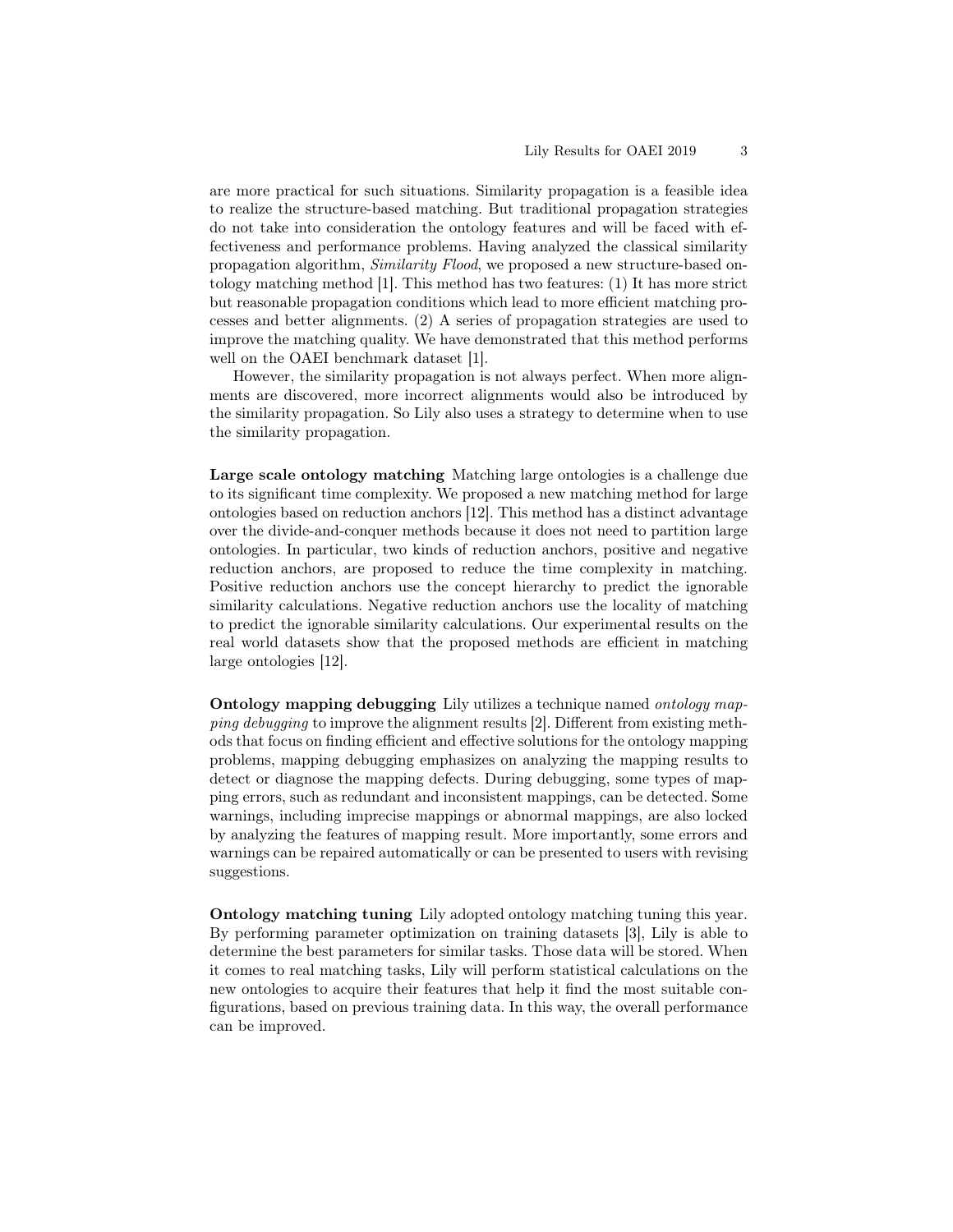4 Jiangheng Wu, Zhe Pan, Ce Zhang, Peng Wang

Currently, ontology matching tuning is not totally automatic. It is difficult to find out typical statistical parameters that distinguish each task from others. Meanwhile, learning from test datasets can be really time-consuming. Our experiment is just a beginning.

#### 1.3 Adaptations made for the evaluation

For anatomy and conference tasks, Lily is totally automatic, which means Lily can be invoked directly from the SEALS client. It will also determine which strategy to use and the corresponding parameters. For a specific instance matching task, Lily needs to be configured and started up manually, so only matching results were submitted.

### 2 Results

#### 2.1 Anatomy track

The anatomy matching task consists of two real large-scale biological ontologies. Table 1 shows the performance of Lily in the Anatomy track on a server with one 3.46 GHz, 6-core CPU and 8GB RAM allocated. The time unit is second (s).

Table 1. The performance in the Anatomy track

|      |     |       |                       |      | $Matcher  RuntimeException Recall Recall  F-Measure $ |
|------|-----|-------|-----------------------|------|-------------------------------------------------------|
| Lilv | 281 | 0.873 | $\pm 0.796 \pm 0.000$ | 0.52 | 0.833                                                 |

Compared with the result in OAEI 2018 [4], there is a sight improvement in Precision, Recall and F-Measure. However, as can be seen in the overall result, Lily lies in the middle position of the rank, which indicates it is still possible to make further progress. External knowledge will be leveraged in the future for the better results. Additionally, to futher reduce the time consumption, some key algorithms will be parallelized.

#### 2.2 Conference track

In this track, there are 7 independent ontologies that can be matched with one another. The 21 subtasks are based on given reference alignments. As a result of heterogeneous characters, it is a challenge to generate high-quality alignments for all ontology pairs in this track.

Lily adopted ontology matching tuning for the Conference track this year. Table 2 shows its latest performance.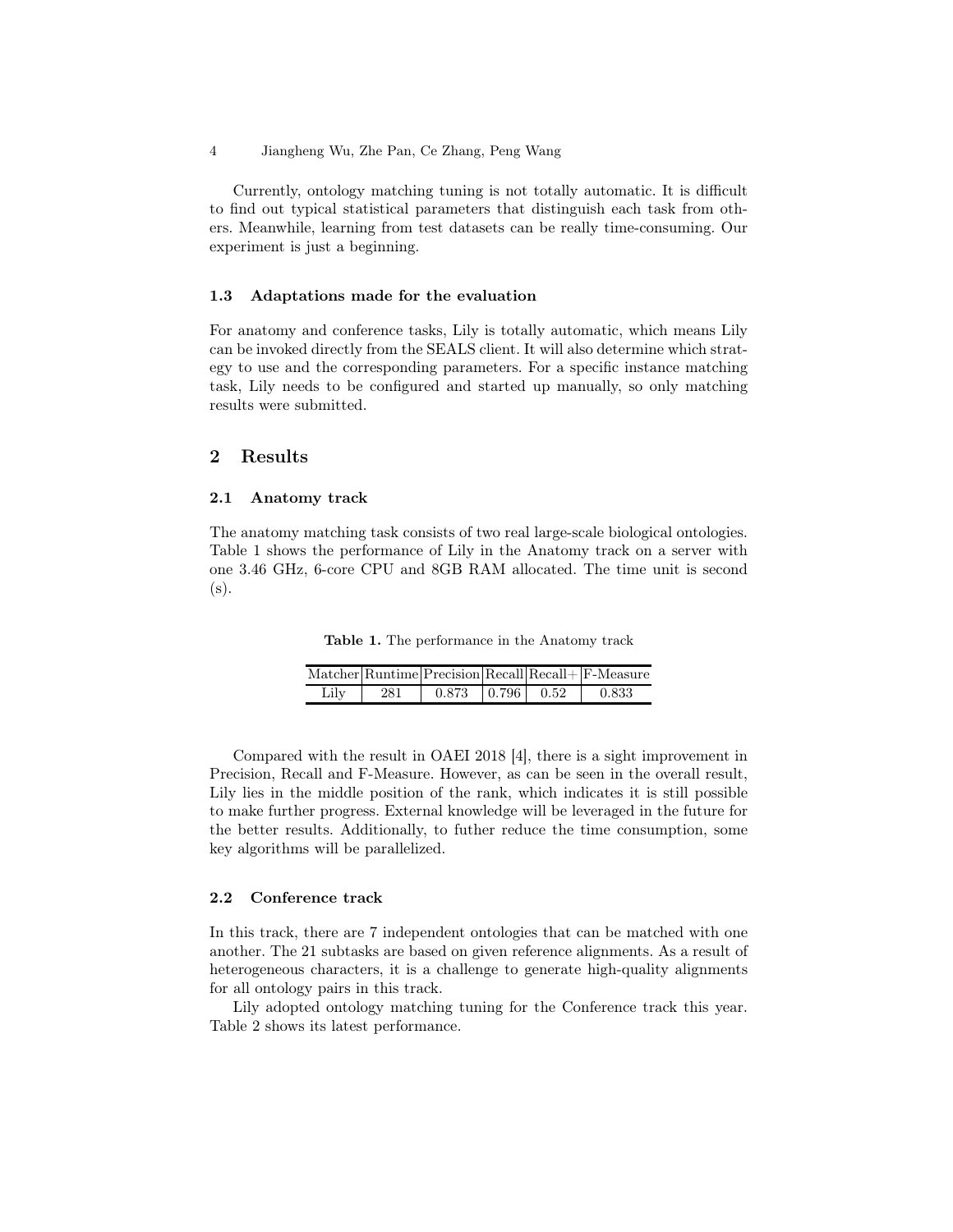| Test Case ID Precision Recall F.5-Measure F1-measure F2-measure |      |      |      |      |      |
|-----------------------------------------------------------------|------|------|------|------|------|
| $ra1-M1$                                                        | 0.59 | 0.6  | 0.61 | 0.62 | 0.63 |
| $ra1-M3$                                                        | 0.59 | 0.58 | 0.56 | 0.54 | 0.53 |
| $ra2-M1$                                                        | 0.58 | 0.58 | 0.57 | 0.56 | 0.56 |
| $ra2-M3$                                                        | 0.58 | 0.56 | 0.53 | 0.50 | 0.48 |
| $rar2-M1$                                                       | 0.60 | 0.59 | 0.57 | 0.55 | 0.44 |
| $rar2-M3$                                                       | 0.54 | 0.53 | 0.52 | 0.51 | 0.50 |
| Average                                                         | 0.58 | 0.57 | 0.56 | 0.55 | 0.52 |

Table 2. The performance in the Conference track

Compared with the result in OAEI 2018 [4], there is no obvious progress in mean Precision, Recall and F-Measure. All the tasks share the same configurations, so it is possible to generate better alignments by assigning the most suitable parameters for each task. The performance of Lily was even worse than StringEquiv in some tasks. 'We will further analyze this task and our system to find out the reason later.

#### 2.3 Spimbench track

This tack is an instance-mactching tack which aims to match instances of creative works between two boxes. And ontology instances are described through 22 classes, 31 DatatypeProperty and 85 ObjectProperty properties.

There are about 380 instances and 10000 triples in sandbox, and about 1800 CWs and 50000 triples in mainbox.

| Track          | Matcher |        |        | $ Precision Recall F-Measure $ | Time  |
|----------------|---------|--------|--------|--------------------------------|-------|
| <b>SANDBOX</b> | AML     | 0.8349 | 0.8963 | 0.8645                         | 6223  |
|                | FTRL-IM | 0.8543 | 1.000  | 0.9214                         | 1474  |
|                | LogMap  | 0.9383 | 0.7625 | 0.8413                         | 6919  |
|                | Lily    | 0.8494 | 1.000  | 0.9186                         | 2032  |
| <b>MAINBOX</b> | AML     | 0.8386 | 0.8835 | 0.8605                         | 39515 |
|                | FTRL-IM | 0.8558 | 0.9980 | 0.9215                         | 2155  |
|                | LogMap  | 0.8926 | 0.7095 | 0.7906                         | 26920 |
|                | Lily    | 0.8546 | 1.000  | 0.9216                         | 3667  |

Table 3. Performance in the spimbench task

Lily utilized almost the same startegy to handle these two different size tasks. We found that creative works in this task was rich in text information such as titles, descriptions and so on. However, garbled texts and messy codes were mixed up with normal texts. And Lily relied too much on text similarity calculation and set a low threshold in this task, which accounted for the low precision.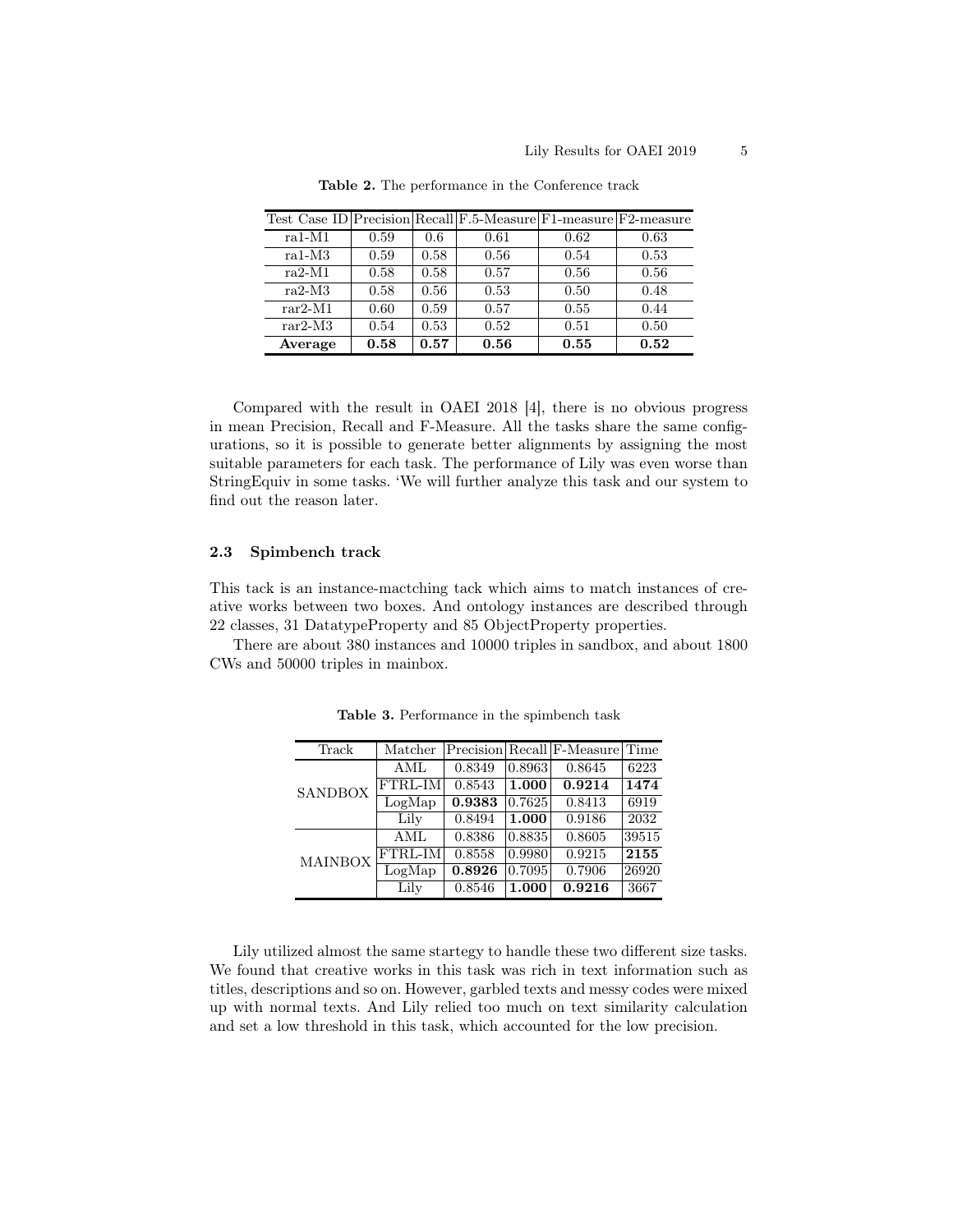6 Jiangheng Wu, Zhe Pan, Ce Zhang, Peng Wang

As is shown in Table 3, Lily outperforms the others in mainbox. And we suppose that Lily and FTRL-IM share similar strategies in this track as their results are close. Meanwhile, experiments shows that simple ensemble methods and a low threshold contribute to increase of matching efficiency. Nevertheless, compared with FTRL-IM, there is still potential for Lily to speed up in process of matching.

# 3 General comments

In this year, a lot of modifications were done to Lily for both effectiveness and efficiency. The performance has been improved as we have expected. The strategies for new tasks have been proved to be useful.

On the whole, Lily is a comprehensive ontology matching system with the ability to handle multiple types of ontology matching tasks, of which the results are generally competitive. However, Lily still lacks in strategies for some newly developed matching tasks. The relatively high time and memory consumption also prevent Lily from finishing some challenging tasks.

# 4 Conclusion

In this paper, we briefly introduced our ontology matching system Lily. The matching process and the special techniques used by Lily were presented, and the alignment results were carefully analyzed.

There is still so much to do to make further progress. Lily needs more optimization to handle large ontologies with limited time and memory. Thus, techniques like parallelization will be applied more. Also, we have just tried out ontology matching tuning. With further research on that, Lily will not only produce better alignments for tracks it was intended for, but also be able to participate in the interactive track.

# References

- 1. Wang, P., Xu, B.: An effective similarity propagation model for matching ontologies without sufficient or regular linguistic information. In: The 4th Asian Semantic Web Conference (ASWC2009), Shanghai, China (2009)
- 2. Wang, P., Xu, B.: Debugging ontology mappings: a static approach. Computing and Informatics 27(1), 21–36 (2012)
- 3. Yang, P., Wang, P., Ji, L., Chen, X., Huang, K., Yu, B.: Ontology matching tuning based on particle swarm optimization: Preliminary results. In: Chinese Semantic Web and Web Science Conference. pp. 146–155. Springer (2014)
- 4. Tang, Y., Wang, P., Pan, Z., Liu, H.: Lily results for OAEI 2018. In: Proceedings of the 13th International Workshop on Ontology Matching co-located with the 17th International Semantic Web Conference, OM@ISWC 2018, Monterey, CA, USA, October 8, 2018. pp. 179–186 (2018)